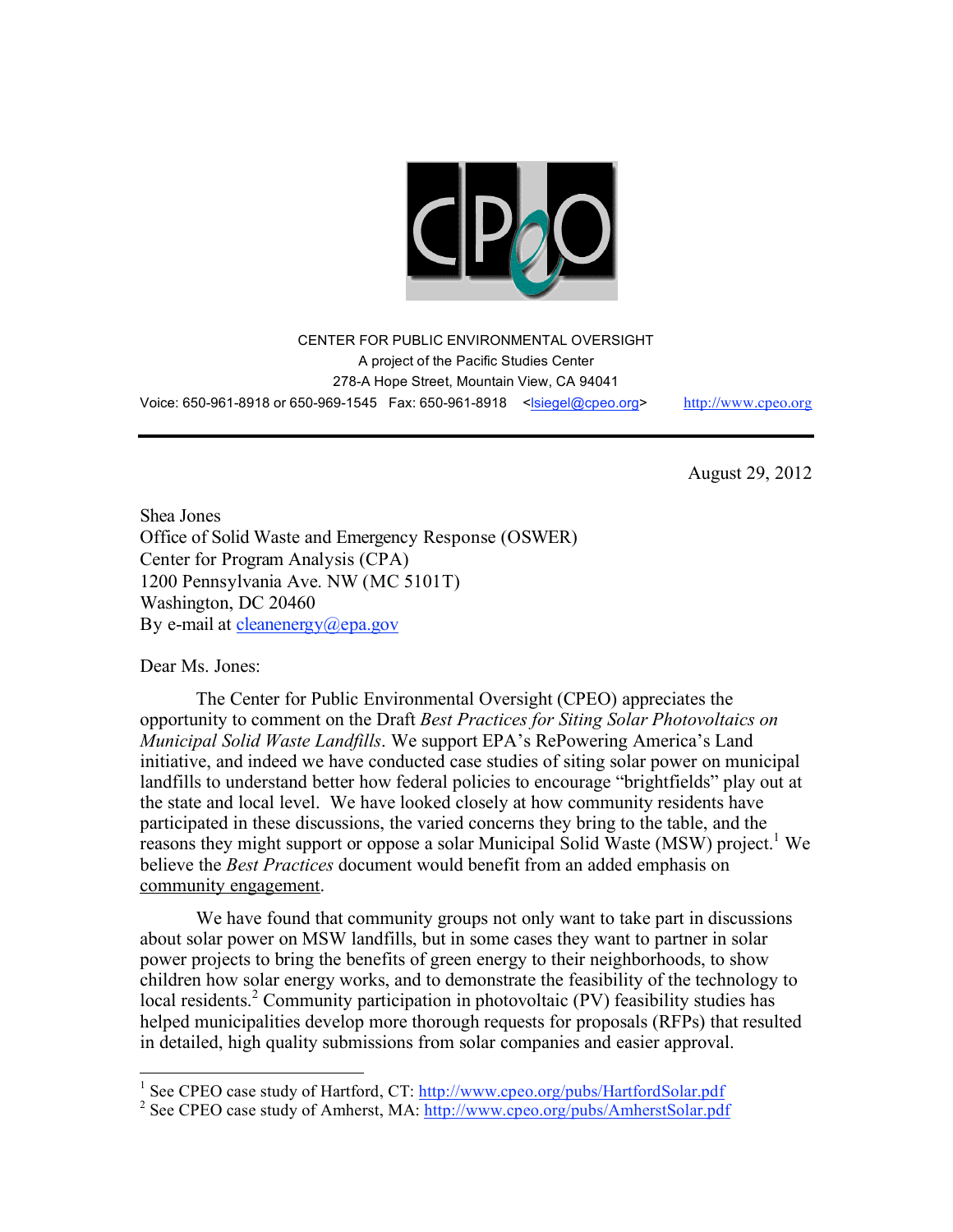In the absence of effective engagement, we have also found that community opposition to siting renewable energy can emerge for many reasons: the effect visual intrusion to the landscape may have on property values; changes to recreational opportunities or to a sense of place; the distribution of costs and benefits; local attitudes about the intentions of solar developers; and the character and quality of the planning or decision-making process. These non-technical issues can complicate or even derail worthy solar projects.

The stated purpose of the report is to address "common technical challenges for siting PV on MSW landfills" (p. 2), and its audience is primarily "solar developers, landfill owners, and federal, state and local governments" (p. 2). While the report considers community attitudes toward solar arrays in a few instances, such as visual impacts (p. 21) and potential mitigation strategies to reduce glare (p. 33), for the most part the report pays little attention to community perceptions, preferences, or opposition. In this regard, we feel the report sidesteps an opportunity to help improve the dynamics of the typical siting process on a MSW landfillAs we have seen in our site visits, community attitudes are formed for the most part in response to perceived risks, the long term economic viability of the project, and its distributional impacts, rather than the specific renewal energy technology.

The report contains much useful information on the design, construction, and operation and maintenance of solar projects on MSW landfills. The report is rather densely written, with few visual aids such as flow charts of the siting process or influence diagrams showing the roles and functions of various stakeholders. Nor is it structured in a way that would make it very useful for many community groups. The document should be presented in a way that community members are encouraged to read it, so they will be on the same page as agencies and companies. One way of thinking about information needs might be to consider what community residents want to know first. This is one of the lessons from our own case studies, as well as risk communication and public participation research.

A concluding chapter, "Engaging Communities and Addressing their Concerns," would give agencies and companies a roadmap for working with communities. The chapter should be devoted to addressing the following questions of primary interest to communities.

- 1) How can the landfill be safely closed, with adequate monitoring and contingency plans?
- 2) How can power generation systems be designed and constructed to prevent the release of contamination?
- 3) How will the project make a difference, whether it's improving a town's economic viability, reducing the cost of electricity, mitigating climate change, or promoting energy independence?
- 4) Will the project make economic sense over the long term if federal and state incentives are cut?
- 5) What are the distributions of costs and benefits?
- 6) How can projects be designed to win community support?